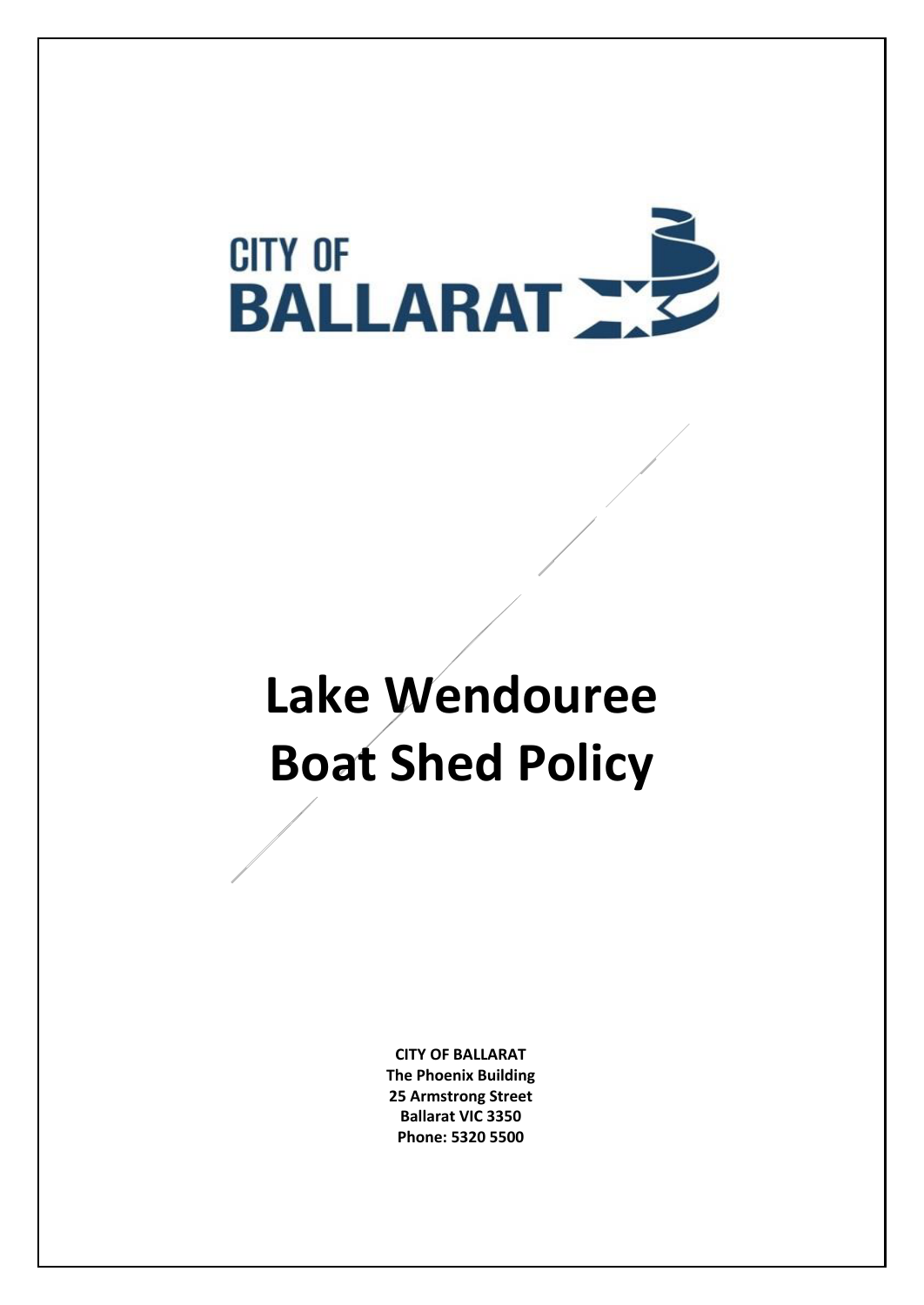# **CONTENTS**

| $\mathbf{1}$ . |  |  |  |  |
|----------------|--|--|--|--|
| 2.             |  |  |  |  |
| 3.             |  |  |  |  |
| $\mathbf{4}$   |  |  |  |  |
| 5.             |  |  |  |  |
| 6.             |  |  |  |  |
| 7 <sub>1</sub> |  |  |  |  |
| 8.             |  |  |  |  |
| 9.             |  |  |  |  |
| 10.            |  |  |  |  |
| 11.            |  |  |  |  |
| 12.            |  |  |  |  |
|                |  |  |  |  |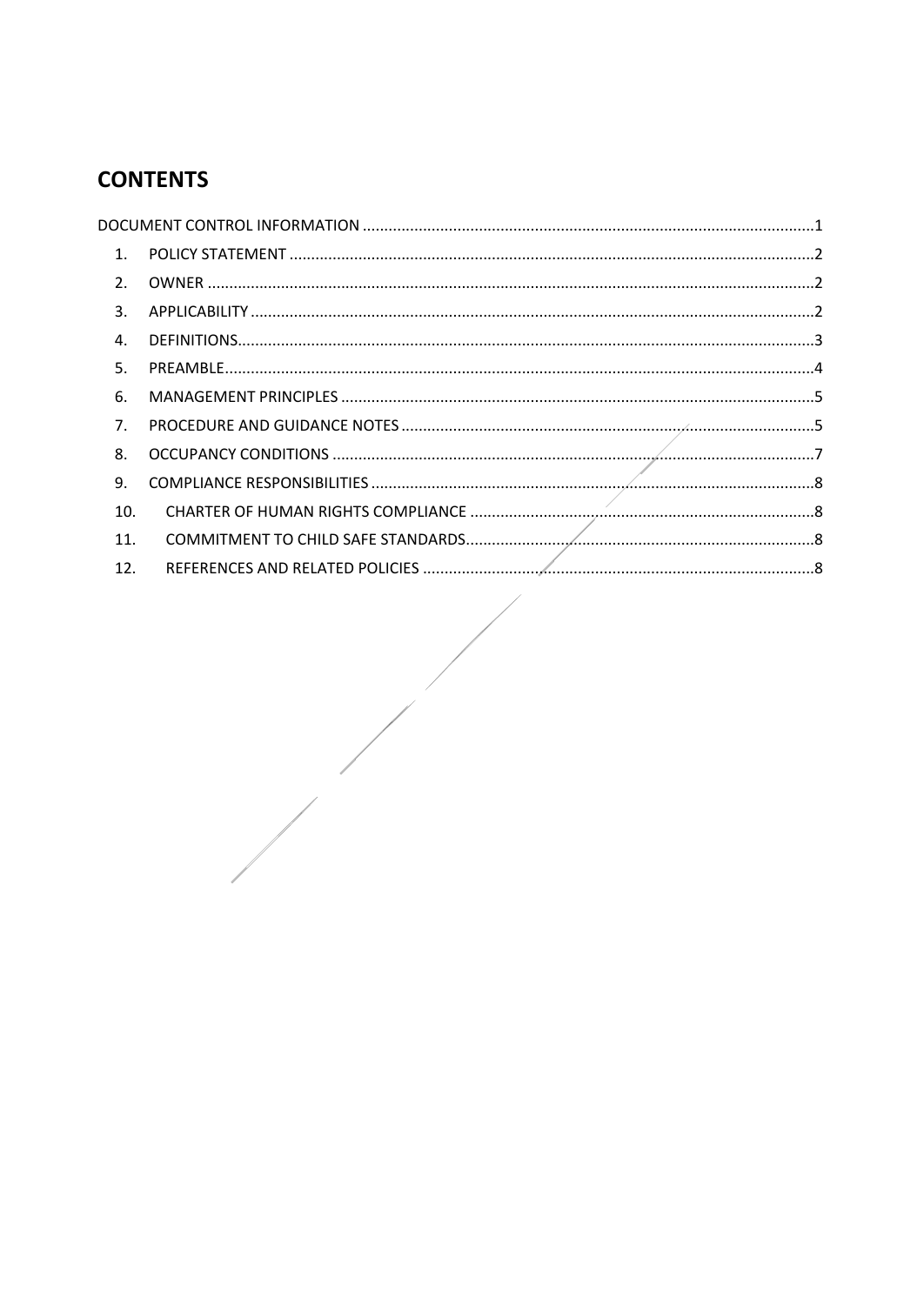

## <span id="page-2-0"></span>**DOCUMENT CONTROL INFORMATION**

## **DOCUMENT CONTROL**

| <b>Policy Name</b>      | Lake Wendouree Boat Shed Policy                               |  |  |
|-------------------------|---------------------------------------------------------------|--|--|
| <b>Business Unit</b>    | <b>Property Services and Facilities Management Department</b> |  |  |
| <b>File Location</b>    | Trim                                                          |  |  |
| <b>Document Status</b>  | To be adopted                                                 |  |  |
| <b>Version</b>          | 4                                                             |  |  |
| <b>Version Date</b>     | 3 October 2017                                                |  |  |
| <b>Next Review Date</b> |                                                               |  |  |

## **DOCUMENT HISTORY**

|                      | <b>Version</b> | Date           | <b>Author</b> |
|----------------------|----------------|----------------|---------------|
| <b>Initial Draft</b> | 1.00           | 4 October 2017 | Darren Sadler |
| Approved             | 2.00           |                |               |
| <b>Review Draft</b>  | 3.00           |                |               |
| <b>Review Final</b>  | 4.00           |                |               |
| Approved             | 4.00           |                |               |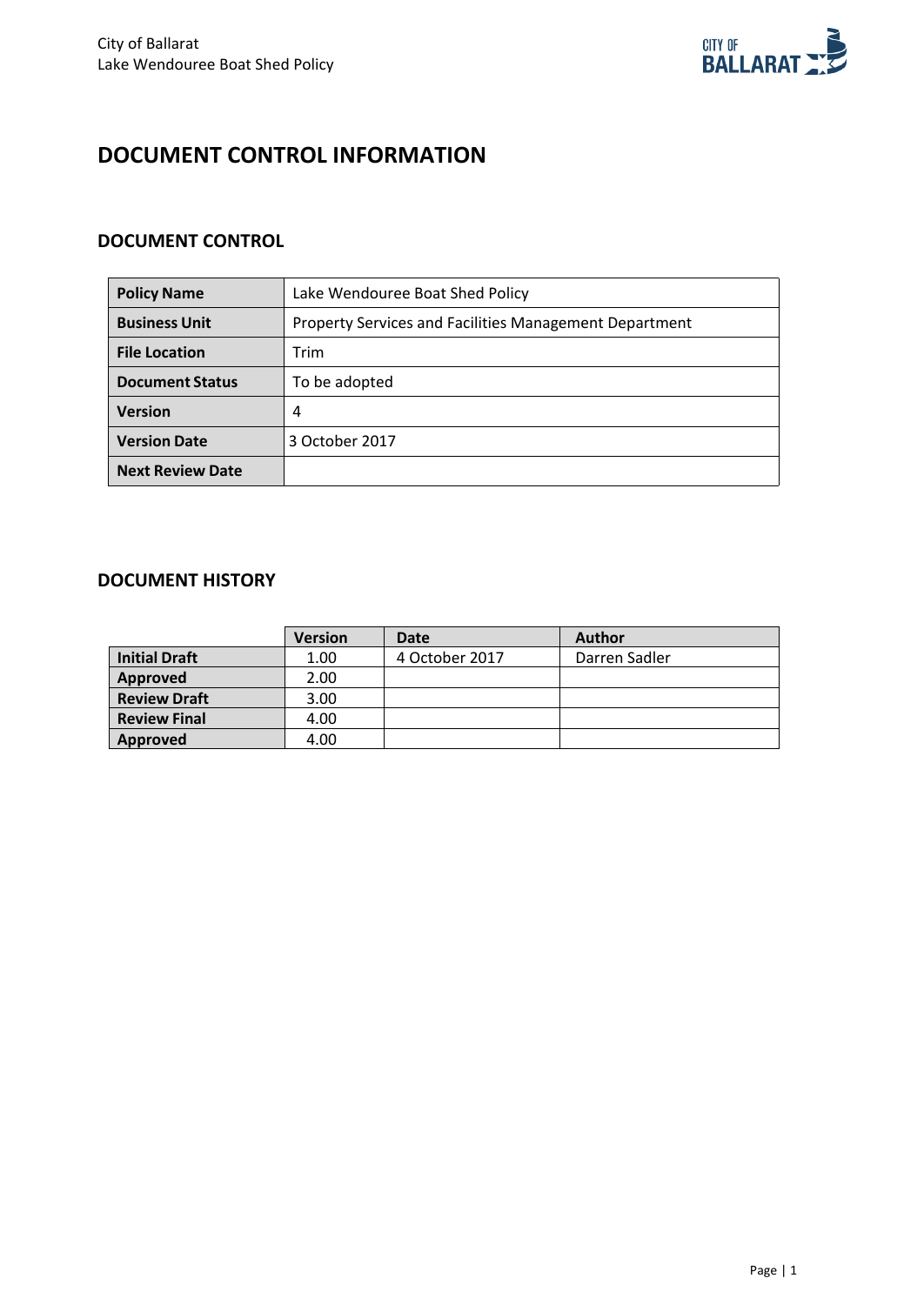

## <span id="page-3-0"></span>**1. POLICY STATEMENT**

#### **Intent**

The purpose of this policy is to guide the management and use of boat sheds located at Lake Wendouree on land or water managed by Council.

#### **Objectives**

The objectives of this policy are to:

- Clarify Council's role as Trustee or Committee of Management in relation to boat sheds;
- **EXECUTE:** Clearly set out the rights and obligations of boat shed licensees;
- **Protect the amenity, use and enjoyment of the Lake and surrounds by other users;**
- **Provide for a fair and financially viable approach to boat shed licensing and management** arrangements;
- Provide a framework for management and use of boat sheds including repairs, alterations, relocation and removal of the structures;
- **Ensure compliance with related Legislation.**

#### **Statement**

This policy only applies to properties that Council has delegated authority to manage. This policy applies to staff that prepare leases, licenses and occupancy agreements for Council controlled properties. This policy affects community groups and tenants of Council controlled properties. This policy does not apply to casual users of facilities.

Council must have Department of Environment, Land, Water and Planning (DELWP) approval for any lease or Licence of Crown Land. When premises become vacant or at the expiry of the term, council officers will consider the ongoing future use of the premises and determine a suitable tenant for the premises with appropriate Council departments. The occupation of Council's premises may be subject to an expression of interest or a tender process and satisfying all statutory or legislative requirements.

In the event that the existing tenant does not wish to extend their occupancy the default position will be for a further 3 year Licence to be issued to the existing tenant, subject to that party having reasonably met all terms and conditions of the Licence in the previous terms.

#### <span id="page-3-1"></span>**2. OWNER**

The owner of this policy is the Chief Executive Officer. All enquiries regarding this policy should be initially directed to the Executive Manager Property Services & Facilities Management.

#### <span id="page-3-2"></span>**3. APPLICABILITY**

The Policy applies to all Council Officers of the City of Ballarat, regarding land and/or facilities that the City of Ballarat has delegated authority to manage.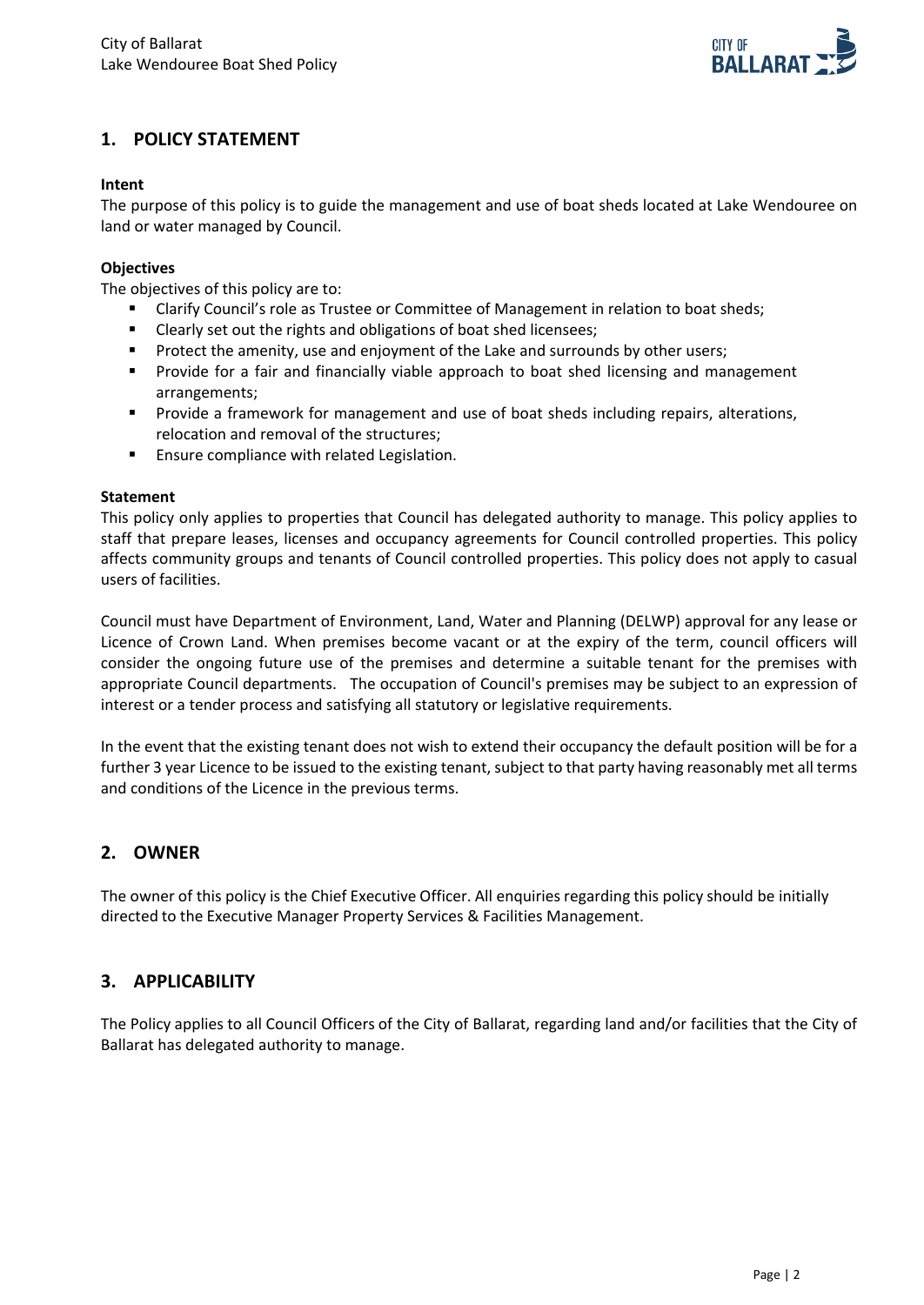

## <span id="page-4-0"></span>**4. DEFINITIONS**

**In this policy, the following definitions apply:**

| <b>Annual Licence Fee</b>   | The annual fee payable to Council as owner or manager of the property.           |  |  |  |
|-----------------------------|----------------------------------------------------------------------------------|--|--|--|
|                             | A shed or similar structure erected on the lake foreshore managed by             |  |  |  |
| <b>Boatshed</b>             | Council and generally used for the storage of boats, watercraft and              |  |  |  |
|                             | accessories, and for the comfort and convenience of licensees.                   |  |  |  |
|                             | Any occupier who operates a business or commercial enterprise that is other      |  |  |  |
| <b>Commercial Occupier</b>  | than a sporting, educational, recreational or community group. This includes     |  |  |  |
|                             | Not For Profit organisations that hire or retail goods or services.              |  |  |  |
| <b>Community Occupier</b>   | Not for Profit bodies which provide or promote community, cultural,              |  |  |  |
|                             | educational, sporting, recreational or similar activities.                       |  |  |  |
| <b>Council</b>              | The City of Ballarat and any successors in law.                                  |  |  |  |
|                             | The Department of Environment, Land, Water & Planning and its                    |  |  |  |
| <b>DELWP</b>                | predecessors, successors and assigns, the Victorian Government department        |  |  |  |
|                             | representing the Crown as the landowner of Crown land.                           |  |  |  |
| <b>Existing Boatshed</b>    | A boat shed that exists at the date of this policy.                              |  |  |  |
|                             | A lease is a right granted by the owner of land (landlord) to another person,    |  |  |  |
|                             | community group or incorporated organisation (tenant) to have exclusive          |  |  |  |
| Lease                       | possession of that land, or part thereof, for a fixed duration in return for     |  |  |  |
|                             | rental payment. Council may grant a lease where the premises will be             |  |  |  |
|                             | occupied exclusively by the one user and Council considers that granting         |  |  |  |
|                             | a lease is in the best interests of the community.                               |  |  |  |
|                             | A Licence permits a person, community group or incorporated organisation         |  |  |  |
|                             | (licensee) to occupy land (or part thereof) on particular conditions. The main   |  |  |  |
| Licence                     | feature that distinguishes a Licence from a lease is that a Licence does not     |  |  |  |
|                             | permit exclusive occupancy of the land.                                          |  |  |  |
|                             | Sporting clubs with seasonal service agreements are not included in this         |  |  |  |
|                             | Policy.                                                                          |  |  |  |
| Licensee                    | A person holding a current licence for any Council owned or managed              |  |  |  |
|                             | property.                                                                        |  |  |  |
| <b>Municipal Land Rates</b> | Has the same meaning as general rates referred to in the Local Government        |  |  |  |
|                             | Act 1989.                                                                        |  |  |  |
| <b>Property</b>             | Land or building owned or managed by the City of Ballarat and any                |  |  |  |
|                             | successors in law.                                                               |  |  |  |
| <b>Site</b>                 | Council freehold land or Crown land managed by the Council allocated to a        |  |  |  |
|                             | tenant whether or not that site has any structure on it.                         |  |  |  |
| <b>Structure/Facility</b>   | Any structural improvement on the land.                                          |  |  |  |
|                             | The fee determined by Council and payable to Council by a relinquishing          |  |  |  |
| <b>Transfer Fee</b>         | licensee at the time of transfer of the licence from a relinquishing licensee to |  |  |  |
|                             | a prospective licensee.                                                          |  |  |  |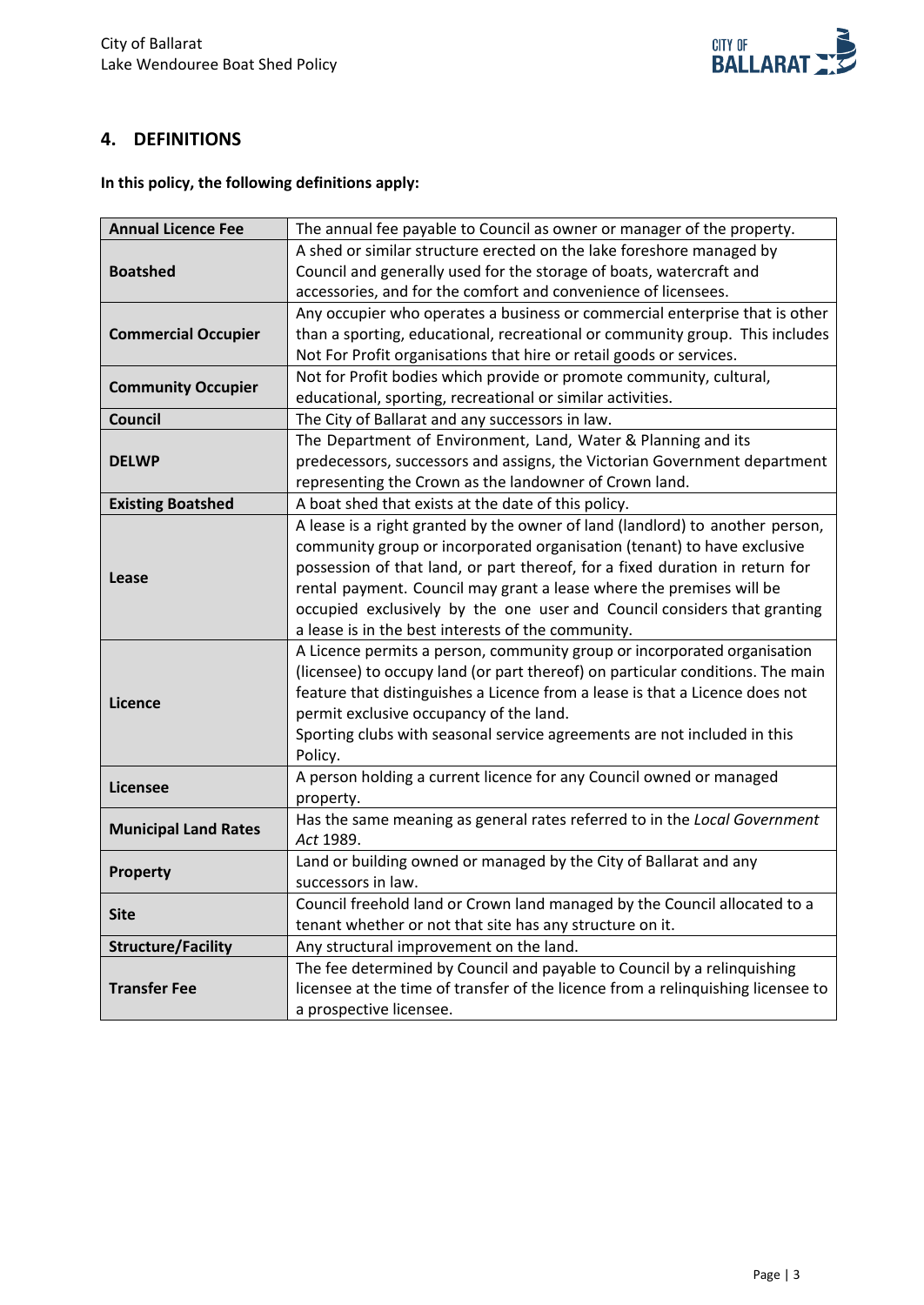

## <span id="page-5-0"></span>**5. PREAMBLE**

#### **Background**

This Policy outlines the tenure, management, maintenance and use of community and privately occupied boat sheds at Lake Wendouree, Ballarat.

The Lake and surrounds are Crown land. The Lake itself is permanently reserved for Public Recreation (Government Gazette 4 July 1881) and recorded as Volume 13334 Folio 769. The surrounding land is temporarily reserved for Public Park and Gardens (Government Gazette 19 October 1955) and recorded as Crown Allotment 2018 Parish of Ballarat.

Although the reservations were made under the *Land Act* 1869 they are now governed by the *Crown Land (Reserves) Act* 1978 which at section 5(4) provides –

*Every temporary or permanent reservation made or purported to have been made under the Land Act 1958 or any previous corresponding enactment shall be deemed to have been made under subsection (1).*

The designation 'permanent' means that revocations, excisions or reassignment of purpose can be made only by a new, site-specific Act of Parliament. The designation 'temporary' means that such changes can be made by administrative action.

The purposes 'Public Recreation' and 'Public Park and Gardens' are quite independent of any zoning under the Planning Scheme. Their meaning and import is to be ascertained by reference to the *Crown Land (Reserves) Act* 1978, not the *Planning and Environment Act* 1989.

#### **Land Owner, Manager and Occupier**

By a restricted Crown Grant dated 6 October 1881 the lake was granted to trustees, being the Mayor, Councillors and Citizens of the City of Ballarat and their successors. The Crown Grant applies only to the Lake, not to the surrounding land. Thus, Council is Trustee of the Lake alone, not the surrounding land. Council has been appointed as Committee of Management of the surrounding land.

The Grant was made pursuant to two Acts of Parliament, namely the *Land Act* 1869 (Act 360) and the *Waterworks Act* 1880 (Act 656). It follows that the Grant must be read as a subordinate instrument rather than as a Vice-Regal decree with standalone authority.

This Crown Grant is not a grant in fee simple, that is, ordinary freehold land. The Crown Grant overlays the reserve; it does not extinguish it. If the Grant were to be revoked or surrendered, the permanent reserve would remain, meaning that the land has continued to be Crown land.

The Crown – represented by the Minister and Department – is the land owner. Council, whether as Committee of Management or Trustees, is the delegated manager of the land. A licensee of a boat shed has no ownership rights, and is simply an occupier of Crown land, for a period of time.

#### **Scope**

The Policy applies to boat sheds on Crown land at Lake Wendouree, occupied by community groups, schools or private individuals. It does not apply to boat sheds or other structures occupied by the City of Ballarat.

The Policy recognises that the City cannot exceed the powers conferred on it through Victorian government legislation. It is also guided by the advice and policies of various government agencies.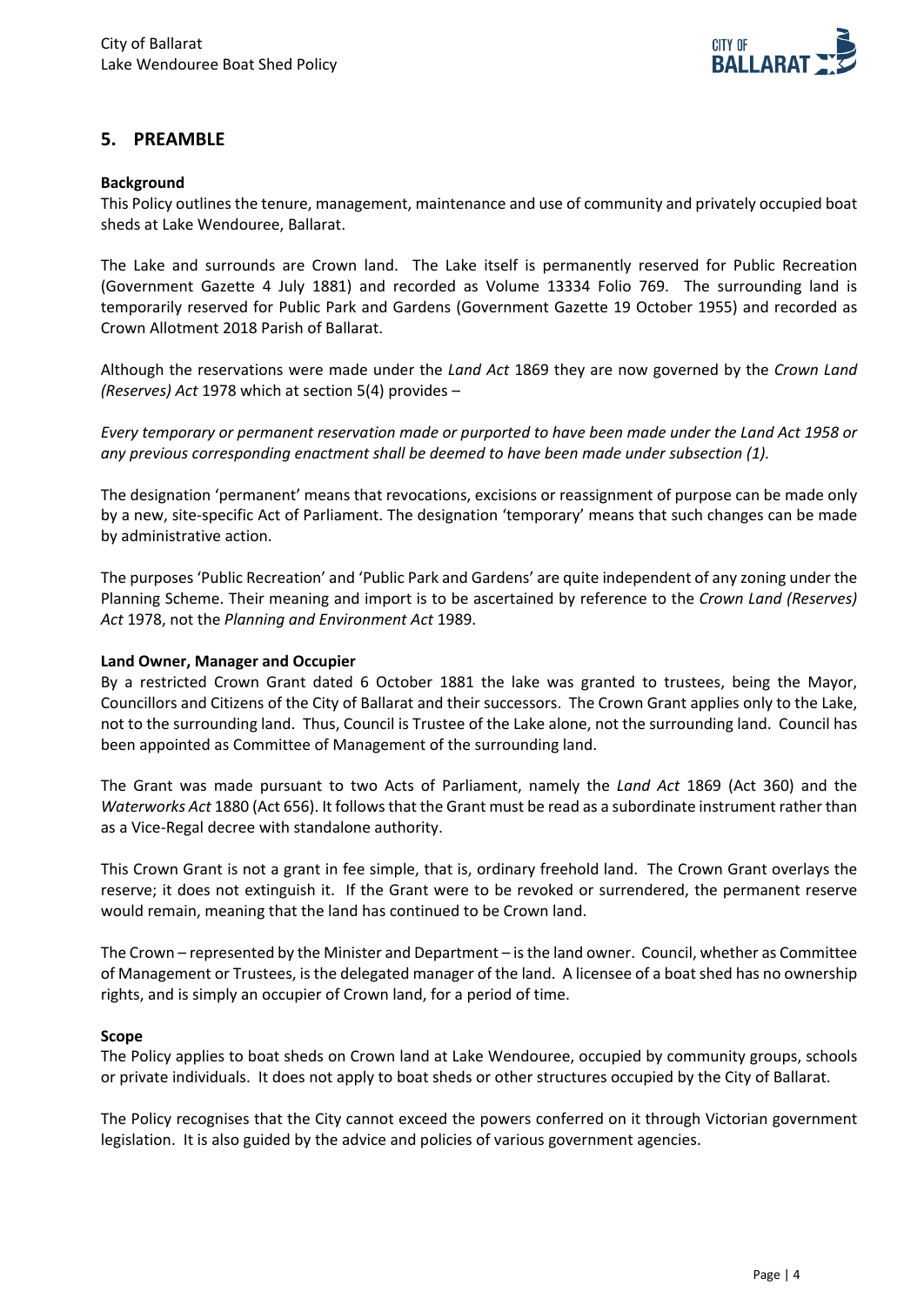

## <span id="page-6-0"></span>**6. MANAGEMENT PRINCIPLES**

Boat sheds have been part of the history and use of Lake Wendouree for over a century. Well maintained boat sheds provide a point of interest to visitors, and can contribute to the visual amenity of the lake and surrounding land.

- The boat sheds are located on Crown land managed by the City of Ballarat. The structures are fixtures on the land and belong to the land owner.
- Boat sheds should benefit the wider community as far as practicable, have multi-functional shared use, and enable optimal public use of the Lake and surrounds.
- Private occupation of a boat shed is a privilege, not a right. Tenure arrangements will recognise this, and be structured to avoid a boat shed becoming a form of private investment in a public resource.
- New private structures on Crown land that provide no public use benefit (such as privately occupied jetties or boatsheds) will not be permitted.
- Over time as opportunities arise, private occupation of existing boat sheds should be phased out in favour of community use based on clearly demonstrated benefit and demand.
- **Any new boat shed proposed for community use should be based on a sound business case;** benefit a wide range of community members; be located without impeding the landscape value, views or access to the Lake, and be in character and scale with existing boatsheds.

## <span id="page-6-1"></span>**7. PROCEDURE AND GUIDANCE NOTES**

#### **Tenure**

#### *Grant of Licence*

All boat shed occupations will be formalised through a licence agreement. Section 17B of the *Crown Land (Reserves) Act* 1978 allows for licence agreements for *a period not exceeding 10 years*. However, the land manager is not obliged to offer the maximum term.

Occupation of boat sheds located on Crown land at Lake Wendouree will be formalised through a licence under section 17B of the *Crown Land (Reserves) Act* 1978. The term of the licences will be for a maximum of three (3) years.

#### *Renewal of Licence*

At Council's discretion, licences may be renewed at the end of the tenure period for a further term where:

- licence conditions are met;
- the structure is well maintained;
- **the structure is in an appropriate location and not subject to storm surges, flooding, siltation** or erosion;
- **the structure is not at risk and/or contributing to the instability of the area;**
- **Council has not determined to remove the structure, or use the structure in another way.**

#### *Cancellation of Licence*

A breach by a Licensee of the licence or this policy, including failure to pay Council fees and charges, and which is unremedied after reasonable notice of the breach is given to the Licensee, may result in cancellation of the licence.

Licences which become available as a result of cancellation may be offered for reallocation by Council.

#### *Transfer of Licence*

Licences may be transferred subject to approval from Council. A licence may not be transferred by bequest.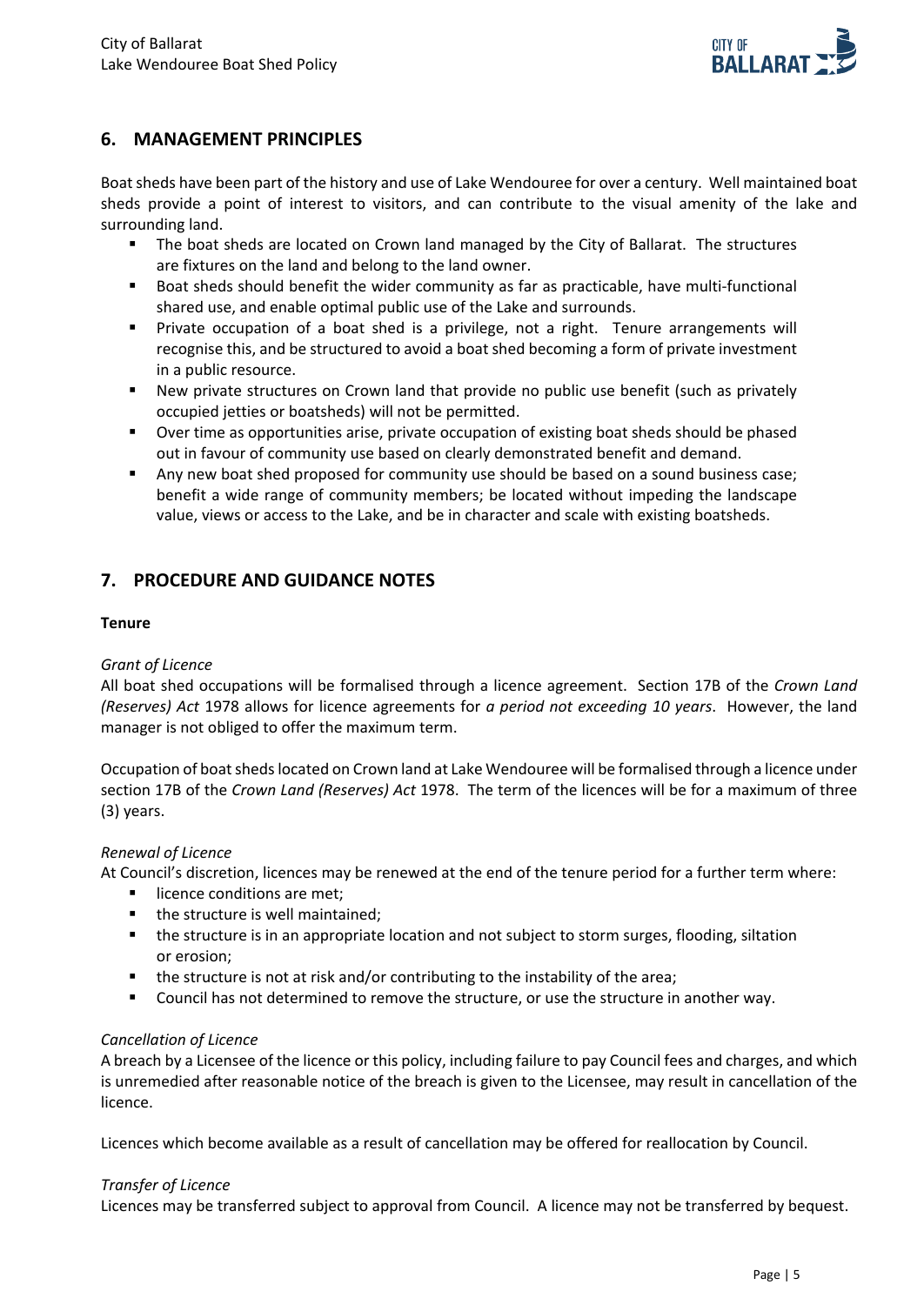

Transfer of licence will be subject to:

- acceptable condition of the boat shed structure as determined by Council;
- approval for any alterations;
- no increase in licensed footprint;
- **EXEDENTIFY maintenance repairs, including external painting, as determined by Council;**
- payment of outstanding charges including rates, taxes and Licence fees;
- payment of prescribed transfer fees;
- Council having not determined to remove the structure, or use the structure in another way.

#### **Fees and Charges**

#### *Licence Fees*

The licence fees for boat sheds will be determined by Council on an annual basis. Fees and charges for boat shed licences are payable annually in advance.

The method of determining the licence fees will be determined by Council from time to time and is subject to any relevant legislation, policies and strategies.

#### *Transfer Fees*

Fees are levied by Council for transfer of boat shed licences from a current licensee to a new prospective licensee. Transfer fees are 5% of the Capital Improved Value (CIV) of the boat shed as determined in the current Council rates notice. Council may review the transfer fees from time to time. Transfer fees may be applied proportionally, such as when there is more than one Licensee but only one Licensee is transferring their share. Transfer fees must be received by Council before any transfer of licence is approved. The payment of all fees, including transfer fees, is the responsibility of the Licensee.

#### *All Fees and Charges*

Licensees are responsible for payment of all municipal land rates and taxes on the licensed site. Failure to pay municipal land rates, licence or transfer fees will enable Council to pursue recovery of such money and cancel the licence.

#### **Rebuilding a structure**

Where an existing boat shed is substantially damaged (greater than 50% loss), building of a new boatshed may be permitted within the existing footprint of the structure at the discretion of Council. The building of the replacement bathing box or boatshed must be completed within the timeframes specified within the permit or permission may be deemed to have lapsed.

The style, form and materials of any rebuilt boat shed should be consistent with DELWP's Standards for Bathing Box and Boatshed Construction Guidelines 2015 and should take into account the character of the adjoining bathing boxes and boatsheds and the surrounding foreshore environment.

#### **Removal of structures**

Boat Sheds may be removed in any of the following circumstances as determined by Council:

- The structure is dilapidated, beyond repair or is a hazard to public safety;
- The tenant fails to give effect to notices issued by the Council;
- The structure does not comply with the relevant construction standards;
- The area is subject to changes including storm surges, flooding, loss of water in the Lake, siltation or erosion;
- The structure is at risk or may contribute to land or water changes;
- The area around the structure is unsafe to access;
- Removal is planned through any Management Plan or Policy for the area;
- All heritage considerations are appropriately met.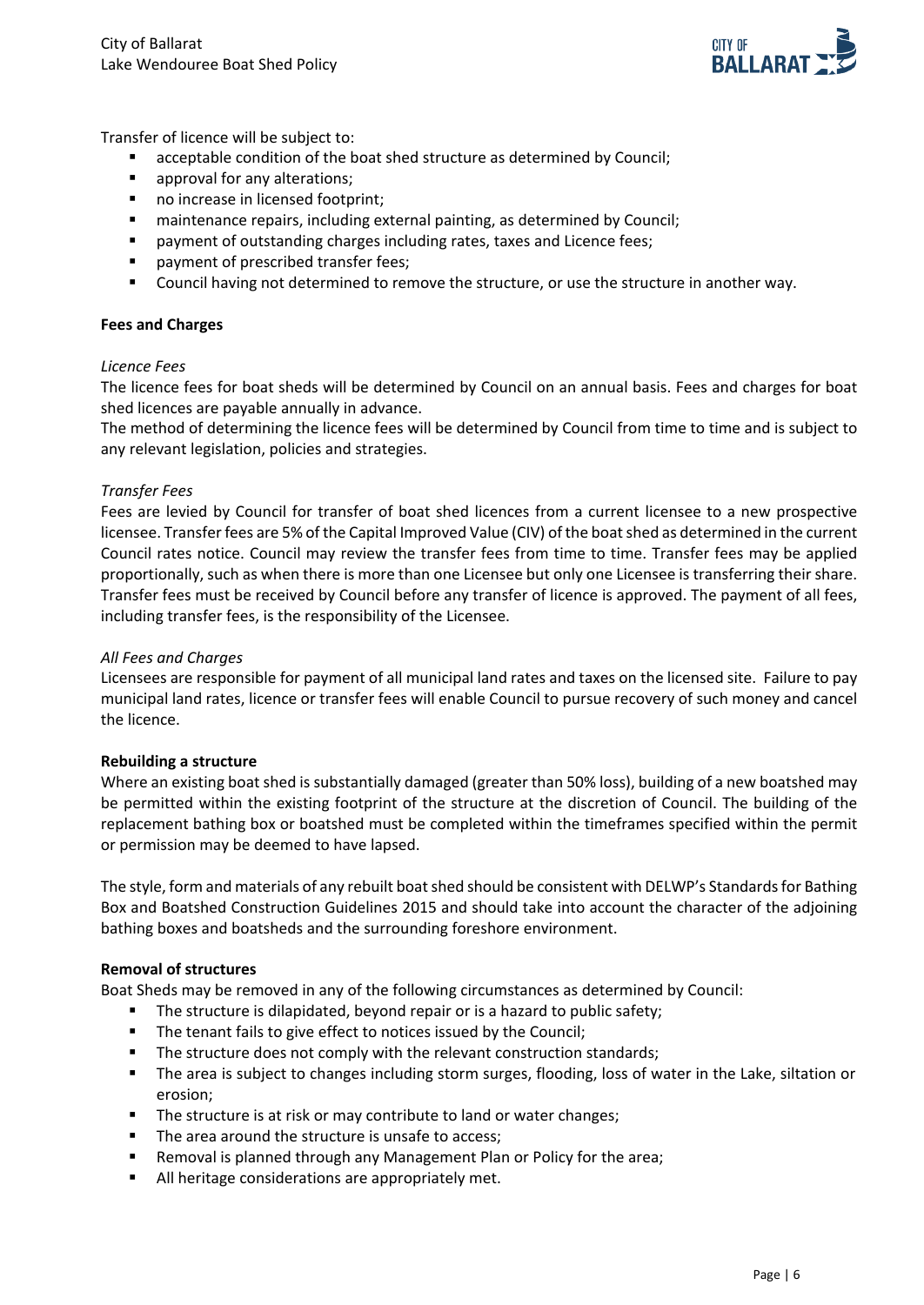

## <span id="page-8-0"></span>**8. OCCUPANCY CONDITIONS**

#### **General Maintenance**

To provide a consistent and fair framework for the conduct of maintenance on Councils premises, maintenance schedules have been developed and each tenant is required to maintain the facility in accordance with the maintenance schedule attached to the lease or Licence. The maintenance schedule will specify the responsibilities of Council and the tenant including responsibility for maintaining the structure, the building fixtures and fittings and grounds. The level of maintenance responsibility outlined in the relevant schedule will be determined by the tenant category and any special maintenance requirements by the tenant. Generally, the Licensee must maintain the boat shed in good condition to the satisfaction of Council and ensure the boat shed does not prejudice the safety of its users, and other park users and visitors. The Licensee must ensure that:

- Any improvements are kept in good order and condition;
- Graffiti is removed from the structure within the period specified on notification by Council: general graffiti 28 days and offensive graffiti 7 days. Council reserves the right to remove offensive graffiti where it is in public view and likely to cause distress to the community;
- The site is kept free of rubbish, pest animals and weeds; and
- Every default of which notice is given by the Council to the Licensee is remedied within a reasonable time specified in the notice.

#### **Risk and Occupational Health and Safety**

Council will require appropriate risk management measures in all leases and licenses which will include requiring tenants to:

- Release and indemnify Council for all claims resulting from any damage, loss, death or injury in connection with the premise unless such claims arise out of Council's negligence;
- Maintain adequate public liability insurance;
- Ensure that appropriate documentation and insurance is in place for occasional or hired use of the premises by third parties;
- Require tenants to comply with emergency evacuation procedures and risk management practices implemented by Council;
- Require tenants to implement a risk management plan that identifies the risks associated with the tenant's use of the premises and how such risks will be addressed;
- **•** Only use appropriately qualified tradespeople to undertake repairs.

#### **Condition Audits**

Tenants may be required to participate in a regular condition inspection and report of the premises as determined by Council. The regularity of the review will depend on the use and type of tenant. Council or Council's agent may also enter the premises at any reasonable time after giving the tenant at minimum of one weeks' notice to conduct condition audits.

#### **General Occupancy Conditions**

- No construction works are to be carried out by the licensee without, firstly, permission of Council as land manager under the Crown Land (Reserves) Act 1978, and secondly, any permission required of Council as Responsible Authority under the Planning and Environment Act 1987. This includes any erosion or siltation control works or jetty construction.
- The Licensee must hold public liability insurance over the licensed site to a minimum value specified in the licence and supply evidence of the current policy to Council on request.
- No services such as power, water, drainage, sewerage, gas or telecommunications are to be connected to a boat shed. This includes solar or wind power generation or other infrastructure, without the consent of Council.
- Boat sheds shall not be used for overnight stays or any other sort of residential accommodation.
- Boat sheds shall not be used for any commercial purpose without Council permission.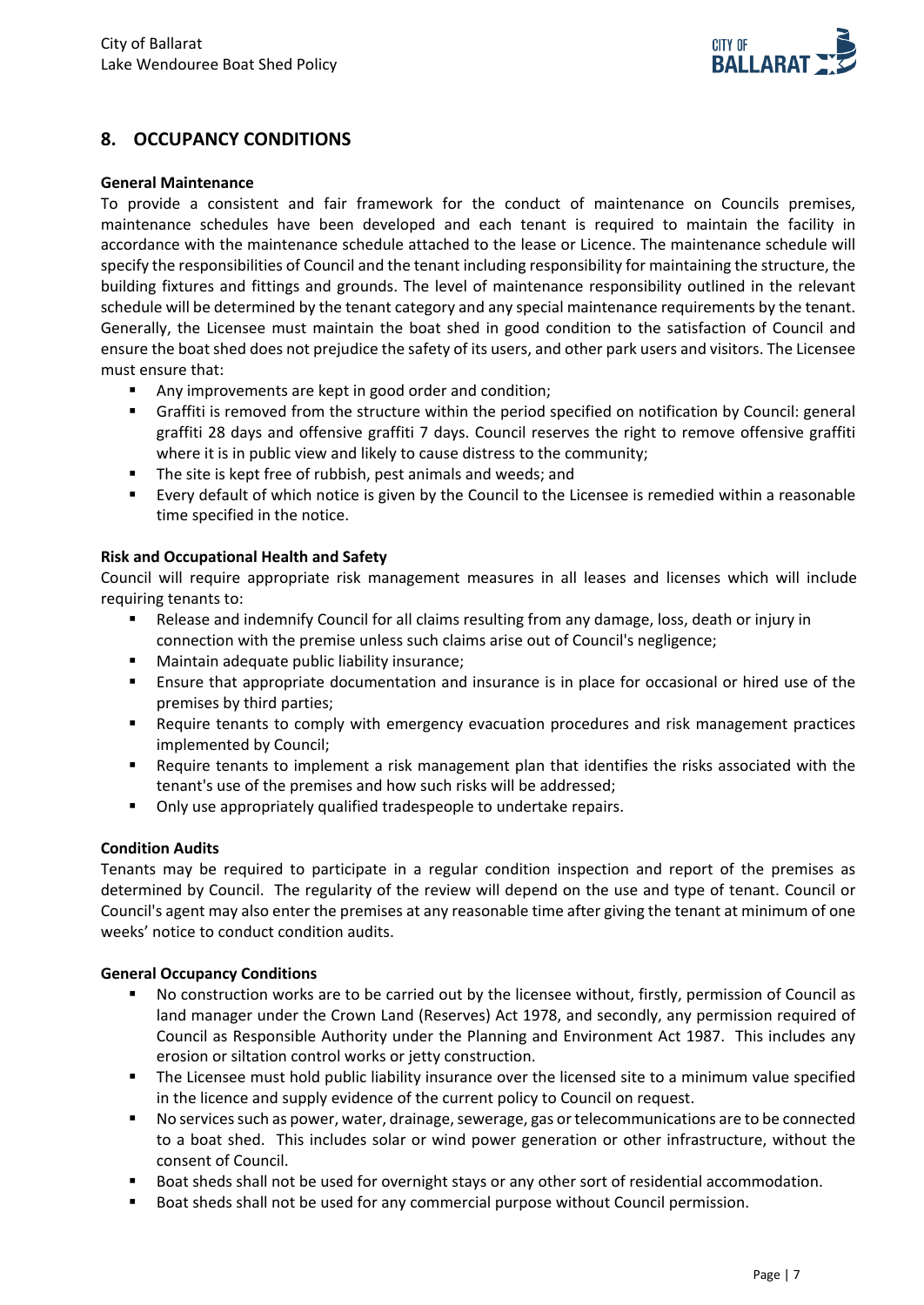

 No fuel or chemicals are to be stored in any privately occupied boat shed. Where the storage of fuel in other boat sheds is permitted by Council, relevant Australian Standards must be adhered to and will be included as a condition of the Licence.

## <span id="page-9-0"></span>**9. COMPLIANCE RESPONSIBILITIES**

The Executive Manager Property Services and Facilities Management will ensure all tenants comply with relevant terms and conditions contained within this policy.

## <span id="page-9-1"></span>**10. CHARTER OF HUMAN RIGHTS COMPLIANCE**

It is considered that this policy does not impact on any human rights identified in the Charter of Human Rights Act 2007.

## <span id="page-9-2"></span>**11. COMMITMENT TO CHILD SAFE STANDARDS**

All Tenants and their staff are expected to ensure they understand the City of Ballarat's commitment to the child safety standards and that everyone has a role to play in protecting children from abuse. Tenants and their staff are expected to understand how to identify, assess, and minimise risks of child abuse and to detect potential signs of child abuse. They will also be expected to ensure that their behavior towards children is in accordance with the Child Safe Standards.

#### <span id="page-9-3"></span>**12. REFERENCES AND RELATED POLICIES**

This Policy is implemented in conjunction with the following Acts and Reference Documents:

#### **Relevant Legislation**

#### *Crown Land (Reserves) Act 1978*

The *Crown Land (Reserves) Act* 1978 sets out how Crown land is to be reserved, managed and occupied. It also provides for the appointment of Committees of Management for reserved Crown land. Crown land reserves are not the same as planning scheme zones.

#### *Planning and Environment Act 1987*

The *Planning and Environment Act* 1987 provides for the preparation of planning schemes and for their administration by Responsible Authorities. Such planning schemes are to enable sound, strategic and coordinated planning of the use and development of land. Planning Schemes usually contain state and local policies, along with zones and overlays, which set out use and development provisions.

#### *Local Government Act 1989*

The *Local Government Act* 1989 enables municipal councils to perform the functions and exercise the powers conferred by any Act *for the peace, order and good government of their municipal districts*. This includes the management of land or assets owned or managed by councils.